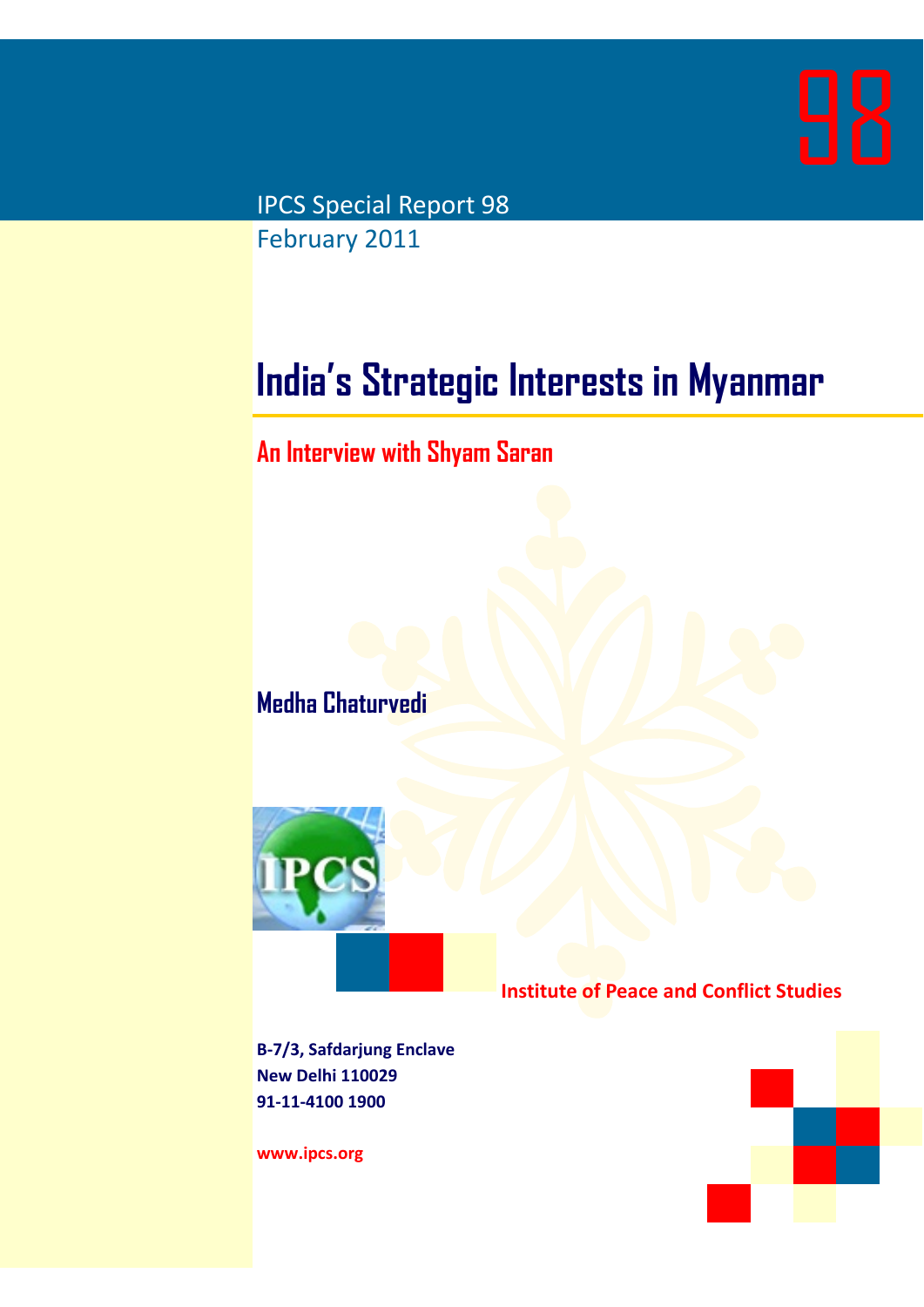

 Myanmar is of extreme strategic and economic importance for India. The two nations share a 1,600km land border and a long maritime boundary in the strategically important Bay of Bengal and Andaman Sea; they are bound by religious, cultural and ethnic linkages and four of India's politically-sensitive Northeastern states share international borders with Myanmar. India has been pursuing friendly relations with its eastern neighbour since the early 1990s with the goal of countering China's influence in the region as well as exploiting the tremendous energy resources of Myanmar. Critics have however, argued that India's Myanmar policy is flawed and have called for a re-valuation.

Medha Chaturvedi from the IPCS spoke to Ambassador Shyam Saran, acting Chairman of Research and Information System for Developing Countries (RIS), a New Delhi based autonomous think-tank under the Ministry of External Affairs, on the subject. Ambassador Saran was a former Indian Ambassador to Myanmar and later, Indian Foreign Secretary and the Prime Minister's Special Envoy on Climate Change

#### **Medha Chaturvedi: What is the historical perspective of modern relations between India and Myanmar?**

**Shyam Saran**: There have been historical and cultural linkages between India and Myanmar, in particular, through the spread of Thervada Buddhism to the country. During the Second World War, parts of Burma were taken over by the Japanese forces along the Irrawaddy River. However, the Arakan peninsula was somewhat untouched. Sittwe port was one of the routes used to ferry supplies to the northeast of India. The goods were then taken up to Palewa town where the transport encountered rapids and human porters were used to ferry goods across to Mizoram where they followed the river again.

The Kaladan River rises in the Chin Hills in Myanmar, flows through Mizoram and back into Myanmar's Sittwe Delta. It was infrequently used as a trade route because of all the rapids and other obstructions. However, Sittwe has been an important port even historically since the rule of the Sultans over Arakan. It was, from ancient times, among the three most important trading sea ports in the Bay of Bengal, especially for India. Later, Myanmar became a major rice exporter. The coastal trading route followed for this trade between India, Myanmar and Sri Lanka lay through Kolkata in India, Sittwe and Yangoon in Myanmar to Chennai in India, and finally to Colombo in Sri Lanka. However, in addition to rice trade, this route was also used for illegal trade in drugs and for human trafficking. Thus, Sittwe's importance cannot be underestimated.

With Myanmar being ruled as part of the British Indian Empire till its separation in 1937, there was a heavy Indian presence in trade and utilities and services, including education, railways, power, and business. Yangon's population at the time was over 60 per cent Indian.

#### **MC: Politically, India-Myanmar relations have seen several ups and downs. What are the reasons for this?**

SS: Strong personal relations, first between Gen. Aung San and Jawaharlal Nehru and then between Nehru and Burmese Prime Minister U Nu, contributed to good relations between the two countries. Then came the period of Retrenchment starting in the 1950s when the Indian Chettiyar community was dispossessed of their land by Gen. Ne Win following his military coup. He started imposing Burmanization/Nationalization from 1961-64 due to which 350,000 Indians were dispossessed and had to return to India.

At this time, critical sectors like the railways, public services, banking, insurance, wholesale retail, trade, and commerce, were all taken back from declared foreigners, including Indians. Burmese language was declared the official language and as a result, Yangon University, which was the best in the region, suffered. Except the absolute lowest rung of labour, Indians were disallowed from every other employment.

There were continued friendly relations between the two countries despite these developments as Burma was a crucial transport hub of Southeast Asia at that time. However, due to the decline of the Burmese economy, this role too disappeared. Burma retreated into a shell. The long years of Ne Win's rule ended in 1987 due to discontent in the army, and the economic crisis, a result of his isolationist policies. Prices of commodities were at an all time high and inflation skyrocketed. The National League for Democracy (NLD) took advantage of the situation and emerged as the voice of the people.

At the same time, Myanmar was facing constant challenges of insurgencies from its ethnic armed groups on the peripheries of the country. The challenge was to maintain political unity despite insurgencies. Myanmar faced pressures

### **© 2010, Institute of Peace and Conflict Studies (IPCS)**

**The Institute of Peace and Conflict Studies is not responsible for the facts, views or opinion expressed by the author.** 

**The Institute of Peace and Conflict Studies (IPCS), established in August 1996, is an independent think tank devoted to research on peace and security from a South Asian perspective.** 

**Its aim is to develop a comprehensive and alternative framework for peace and security in the region catering to the changing demands of national, regional and global security.** 

Address:

B 7/3 Lower Ground Floor Safdariuna Enclave New Delhi 110029 INDIA

Tel: 91-11-4100 1900, 4165 2556,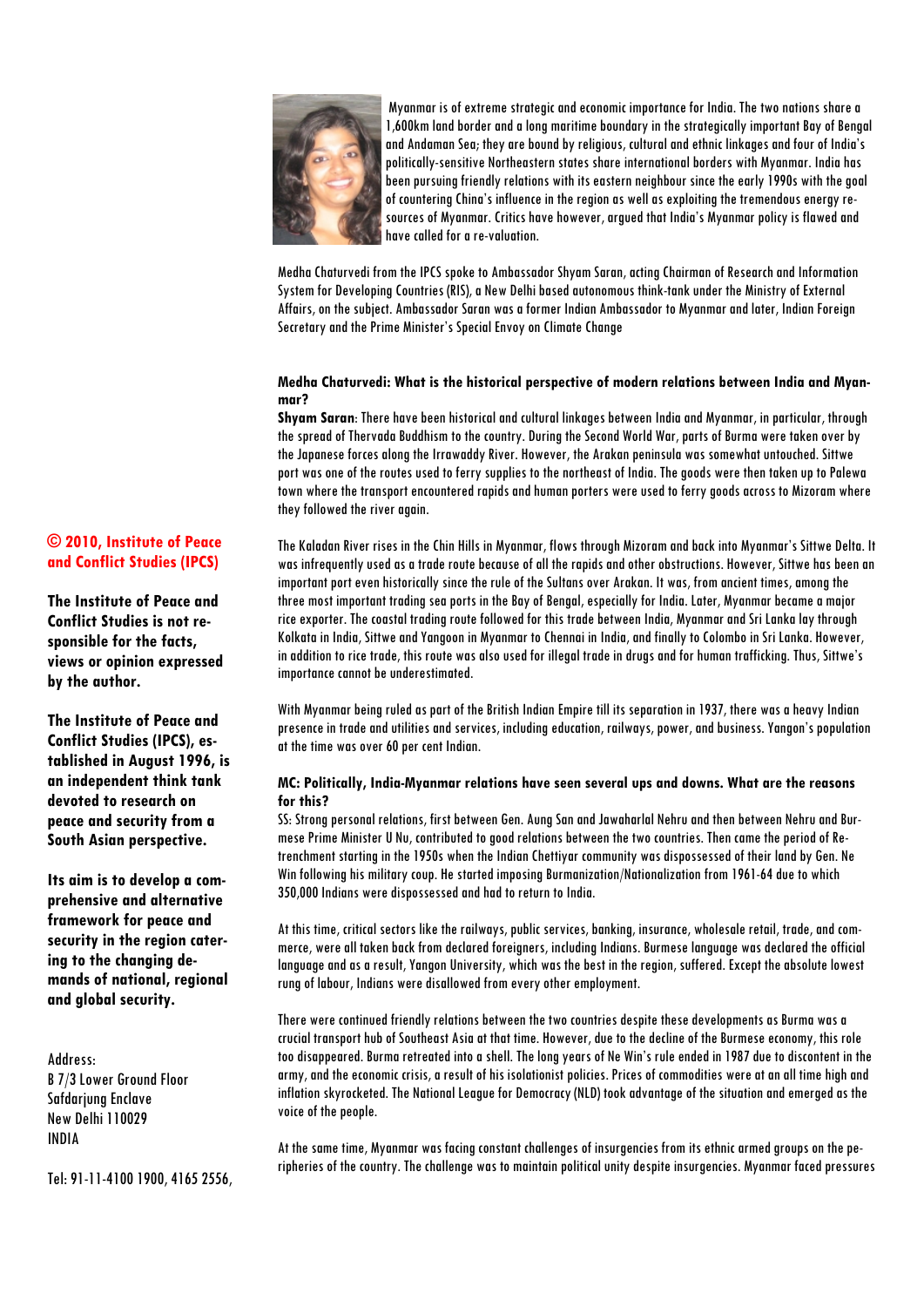from China and other large neighbours to maintain its sovereignty. Elections in 1988 did not sort out the ethnic problem and posed a challenge to the military in neutralizing the ethnic groups. With China's help, Myanmar managed to get most of the ethnic armed groups to sign Arms for Peace and ceasefire agreements.

After this, for many years, there were very thin India-Myanmar relations despite some positive political exchanges like the visit of the then Indian Prime Minister, Rajiv Gandhi, to Myanmar in 1987. Meanwhile, relations between Myanmar and China started improving as they found themselves on the same side of ostracization: Myanamar for the military takeover post-1988 elections and China for the Tiananmen Square incident in 1989.

#### **MC: Why were India's relations with Myanmar not consistently good for a long time?**  SS: India assumed that the longevity of the military regime was limited which did not prove to be true.



Having neutralized the insurgencies by ethnic groups, the junta tried to bring together the civilians and ethnic groups. When it realized that this regime was here to stay, New Delhi started its constructive engagement policy with Yangon. India-Myanmar relations point out the salience of threat perception that Chinese influence in Myanmar poses to India's position in the region. China has majorly expanded in Myanmar and this has facilitated China's entry into the Bay of Bengal. India needs to have a countervailing presence in Myanmar to ensure its own interests are not jeopardized.

#### **MC: Would Aung San Suu Kyi's release after the elections last year have any impact on India's relations with Myanmar?**

SS: India had a democratic connection with Myanmar along with the element of support for Aung San Suu Kyi and her Indian connection, due to her education in India. During the early years of military rule, India was a big supporter of Suu Kyi, bestowing upon her the Jawaharlal Nehru Award for International Understanding in 1992. The reluctance in maintaining friendly relations by India was to the Chinese advantage as they made inroads in Myanmar around the same time. After the release of Suu Kyi, some transformation for Myanmar is on the cards and India needs to be alert to the developing situation as it unfolds. Tensions between ethnic groups, military and civilians may escalate, forcing the government to take some strong actions. A second Panglong agreement under Suu Kyi will lead to some progress for India in the country.

#### **MC: Sittwe lost its importance for sometime in between. To what do you attribute this change?**

SS: Sittwe lost its importance due to many reasons. The rice trade saw a sharp decline after its independence. Moreover, the Myanmar government neglected the Arakan region due to its ethnic diversity and Muslim population. Also, connectivity between Arakan and the rest of Myanmar was difficult.

#### **MC: How is Sittwe important for India in the present context?**

SS: Sittwe's importance for India has magnified under the shadow of access problems between Southeast Asia and the Indian Northeast due to the presence of Bangladesh and India's difficult relations with the country. So, India took into account the history of this route as a solution to the access problem and tried to put the Sittwe route back in place as an alternate access route from its Northeast. India was also looking for closer trade relations with Myanmar and the development of onshore and offshore gas blocks there. Even China has a stake in some of Myanmar's onshore blocks in Arakan and is looking to acquire some offshore blocks in the Bay of Bengal.

#### **MC: What should be the focus of development in Sittwe in the present scenario?**

SS: It would be beneficial for India to develop the gas blocks present in Myanmar for our domestic use by drawing a pipeline between the Indian Northeast and Bonai village in Sittwe. The idea should be to enhance river transport and develop a point to get off from boats and a highway up to Mizoram to support the idea of having a gas pipeline. Under the river project, certain measures need to be taken on an immediate basis. The development of Sittwe is critical. Obstructions upstream of Kaladan River should be removed for the smooth transport of large container ships up to Palewa town.

#### **MC: What is India's present status on oil and natural gas trade with Myanmar?**

SS: There is the possibility of Myanmar becoming a major source of energy and Assam oil belts spilling into Northern Myanmar. It is a zone of energy security for India which needs to be maintained. In India, no development has really taken place in terms of gas and oil purchases. It has remained only an idea which has not yet materialized into an organized plan of action. It has not been followed up properly so far. A detailed project report (DPR) on infrastructure of the Sittwe Project has already been drawn up and the government has sanctioned funds for it. As far as my information goes, construction on the A1 and A3 gas blocks has also begun. The problem with India's energy interests in Myanmar is that even if it develops A1 to A7 energy blocks or any other offshore Bay of Bengal blocks, how will be it be transported back to India? The original plan for the Kaladan project was to provide a transit route from Sittwe to Bongaigaon in Assam through the river. Energy transit is not India's primary concern with this project as we lost out on A1 and A7 blocks.

#### **MC: What is the Chinese interest in Myanmar's gas reserves?**

SS: Chinese interest lies in building the pipeline from A1 to A7 blocks from Myanmar to China. For that, they want to develop deep sea water ports on west Arakan alongside a petrochemical complex. India was earlier looking for control of these ports.

#### **MC: Do you think India should have done more to explore and develop its stake in Myanmar's natural resources?**

SS: India should have been more aggressive in exploring and developing gas reserves available in Myanmar. At present, we only hold a 30 per cent stake in A1 and A3 blocks, and that too we are forced to sell to China because of the absence of a proper pipeline between India and Myanmar. China is purchasing gas from